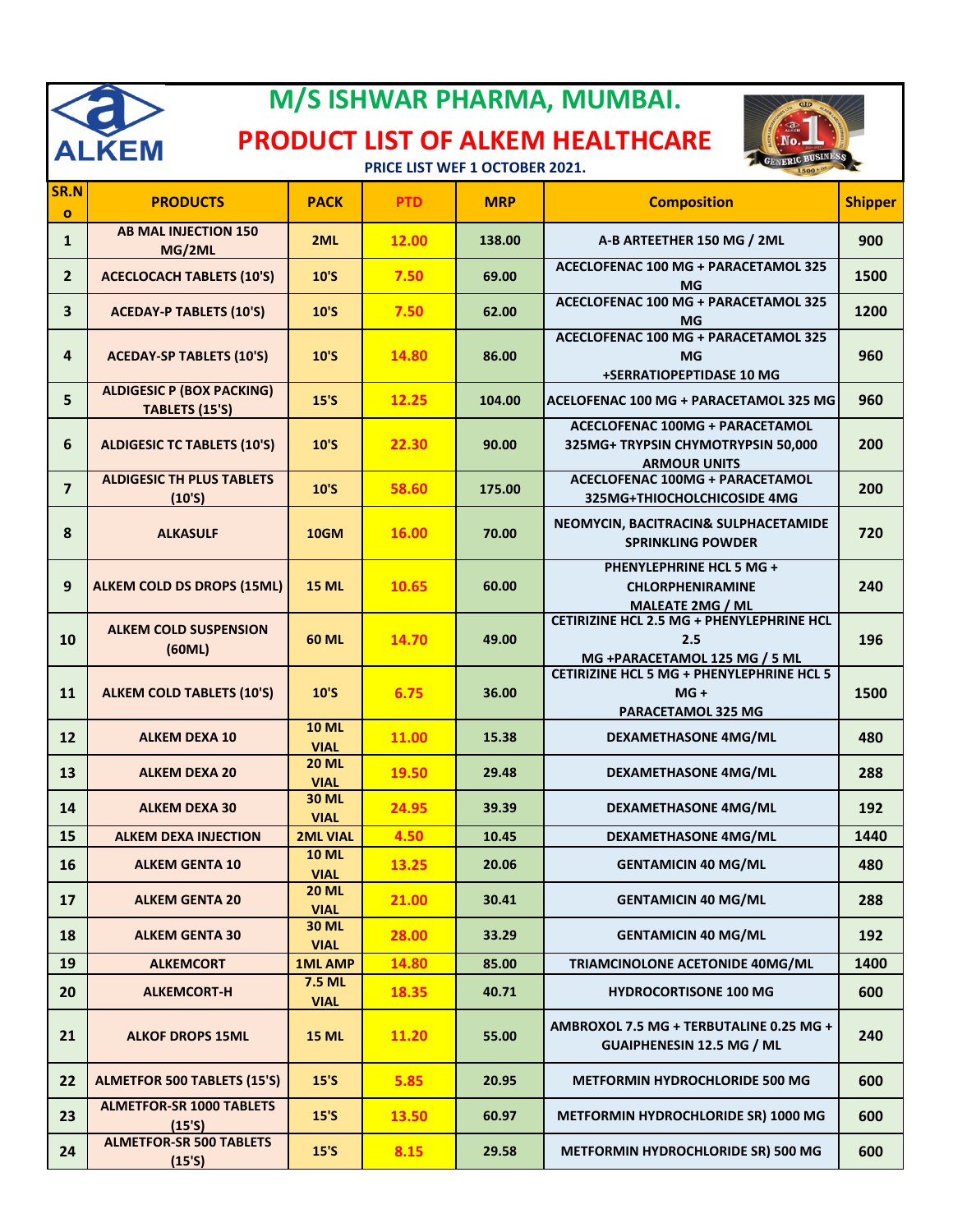| SR.N<br>$\mathbf{o}$ | <b>PRODUCTS</b>                                    | <b>PACK</b>        | <b>PTD</b> | <b>MRP</b> | <b>Composition</b>                                                                                                                                                                                                 | <b>Shipper</b> |
|----------------------|----------------------------------------------------|--------------------|------------|------------|--------------------------------------------------------------------------------------------------------------------------------------------------------------------------------------------------------------------|----------------|
| 25                   | <b>ALMOX-C LB CAPSULES (10'S)</b>                  | 10'S               | 32.60      | 85.57      | AMOXICILLIN 250 MG + DICLOXACILLIN 250 MG<br><b>+ LACTIC ACID BACILLUS 2.5 BILLION SPORES</b>                                                                                                                      | 960            |
| 26                   | <b>ALSCAB LOTION (100ML)</b>                       | <b>100 ML</b>      | 26.00      | 42.00      | GAMMA BENZENE 1% W/V + CETRIMIDE 0.1%<br>W/V                                                                                                                                                                       | 144            |
| 27                   | <b>ALSERA D 10'S</b>                               | 10'S               | 10.45      | 63.00      | DICLOFENAC POTASSIUM 50 MG +<br><b>SERRATIOPEPTIDASE 10 MG</b>                                                                                                                                                     | 1200           |
| 28                   | <b>ALVORIKEM-200</b>                               | 4'S                | 400.00     | 2,000.00   | <b>VORICONAZOLE IP 200 MG</b>                                                                                                                                                                                      | 240            |
| 29                   | <b>AMLOGEN-AT</b>                                  | 14'S               | 7.45       | 77.00      | <b>AMLODIPINE &amp; ATENOLOL IP</b>                                                                                                                                                                                | 1280           |
| 30                   | <b>AMLOGEN-5</b>                                   | 10'S               | 2.45       | 29.09      | <b>AMLODIPINE BESYLATE IP 5MG</b>                                                                                                                                                                                  | 1000           |
| 31                   | <b>ATVAS 10</b>                                    | 10'S               | 6.85       | 61.26      | <b>ATORVASTATIN 10MG</b>                                                                                                                                                                                           | 1200           |
| 32                   | <b>ATVAS 20</b>                                    | 10'S               | 9.90       | 148.40     | <b>ATORVASTATIN 20MG</b>                                                                                                                                                                                           | 1200           |
| 33                   | <b>ATVAS 40</b>                                    | 10'S               | 16.30      | 215.49     | <b>ATORVASTATIN 40MG</b>                                                                                                                                                                                           | 1200           |
| 34                   | <b>CALKEM SOFT</b>                                 | <b>100 ML</b>      | 18.85      | 135.00     | <b>CALAMAINE &amp; DIPHENHYDRAMINE LOTION</b>                                                                                                                                                                      | 120            |
| 35                   | <b>CERIZ L MONT (ALU ALU)</b>                      | 10'S               | 16.25      | 137.00     | LEVOCETRIZINE HCL & MONTELUKAST TAB                                                                                                                                                                                | 960            |
|                      | <b>TABLET 10'S</b>                                 |                    |            |            |                                                                                                                                                                                                                    |                |
| 36                   | <b>DDKEM 25</b>                                    | 1ML                | 12.10      | 180.00     | <b>NANDROLONE DECANOATE 25 MG</b>                                                                                                                                                                                  | 400            |
| 37                   | <b>DDKEM 50</b>                                    | 1ML                | 15.50      | 250.00     | <b>NANDROLONE DECANOATE 50MG</b>                                                                                                                                                                                   | 400            |
| 38                   | <b>DERMIKEM 4 CREAM</b>                            | 5GM                | 6.30       | 46.00      | CLOBETASOL PROPIONATE 0.05 % W/W +<br>NEOMYCIN SULPHATE 0.5% W/W +<br><b>MICONAZOLE NITRATE 2 % + CHLOROCRESOL</b><br>0.1 % W/W + CHLORHEXIDINE GLUCONATE SOL<br>0.20%W/W                                          | 1200           |
| 39                   | <b>DICLOKEM</b>                                    | 3 ML<br><b>AMP</b> | 2.25       | 4.84       | DICLOFENAC SODIUM 25MG/ML                                                                                                                                                                                          | 2000           |
| 40                   | <b>DICLOKEM AQ</b>                                 | <b>1 ML AMP</b>    | 2.25       | 19.80      | DICLOFENAC SODIUM 75MG/ML                                                                                                                                                                                          | 1200           |
| 41                   | <b>DICLOKEM HOT GEL</b>                            | 30GM               | 23.20      | 115.00     | DICLOFENAC DIETHYLAMINE, LINSEED OIL,<br>METHYL SALICYLATE, MENTHOL & CAPSAICIN                                                                                                                                    | 480            |
| 42                   | <b>DICLOKEM PLUS GEL</b>                           | 30GM               | 14.25      | 90.00      | GEL.<br>DICLOFENAC DIETHYLAMINE, LINSEED OIL,<br><b>METHYL</b><br><b>SALICYLATE &amp; MENTHOL GEL</b>                                                                                                              | 480            |
| 43                   | <b>ENTISEP BURN CREAM</b>                          | 15 <sub>G</sub>    | 12.75      | 75.00      | SILVER NITRATE 0.20 % W/W, CHLORHEXIDINE<br><b>GLUCONATE SOLUTION 0.20%, CHLOROCRESOL</b><br>0.12<br>% W/W, IN A CREAM BASE Q.S.                                                                                   | 600            |
| 44                   | <b>ETHAMKEM INJECTION</b>                          | 2ML                | 3.40       | 35.00      | <b>ETAMSYLATE INJECTION</b>                                                                                                                                                                                        | 1200           |
| 45                   | <b>FERCEE SYRUP (200ML)</b>                        | <b>200ML</b>       | 23.00      | 91.00      | FERRIC AMMONIUM CITRATE 160 MG EQ. TO<br>ELEMENTAL IRON 32.8 MG + FOLIC ACID 0.5<br>$MG +$<br><b>VITAMIN B12 7.5 MCG / 15 ML</b>                                                                                   | 50             |
| 46                   | <b>FEROFAST INJ</b>                                | 5ML                | 36.70      | 300.03     | <b>EACH 5 ML CONTAINS FERRIC HYDROXIDE IN</b><br><b>COMPLEX WITH SUCROSE EQUIVALENT TO</b><br>ELEMENTAL IRON 100 MG, WATER FOR<br><b>INJECTION</b><br>IP Q.S.                                                      | 240            |
| 47                   | <b>FLUCOCIDE DS SUSPENSION</b><br>(60ML)           | <b>60 ML</b>       | 14.90      | 65.00      | <b>PARACETAMOL 250 MG + PHENYLEPHRINE HCL</b><br>5 MG + CHLORPHENIRAMINE MALEATE 2 MG +<br>SODIUM CITRATE 60 MG + AMMONIUM<br><b>CHLORIDE 120 MG + MENTHOL 1 MG IN A</b><br><b>FLAVOURED SYRUPY</b><br><b>BASE</b> | 196            |
| 48                   | <b>HYOKEM INJ</b>                                  | 1ML                | 6.50       | 11.72      | <b>HYOSCINE BUTYLBROMIDE IP 20 MG</b>                                                                                                                                                                              | 1000           |
| 49                   | <b>KEMNICOL 250 CAPSULES</b><br>(10'S)             | 10'S               | 22.95      | 72.00      | <b>CHLORAMPHENICOL 250 MG</b>                                                                                                                                                                                      | 1000           |
| 50                   | <b>KEMNICOL 500 CAP</b><br>(10'S)(YELLOW & MAROON) | 10'S               | 42.40      | 104.00     | <b>CHLORAMPHENICOL 500 MG</b>                                                                                                                                                                                      | 1000           |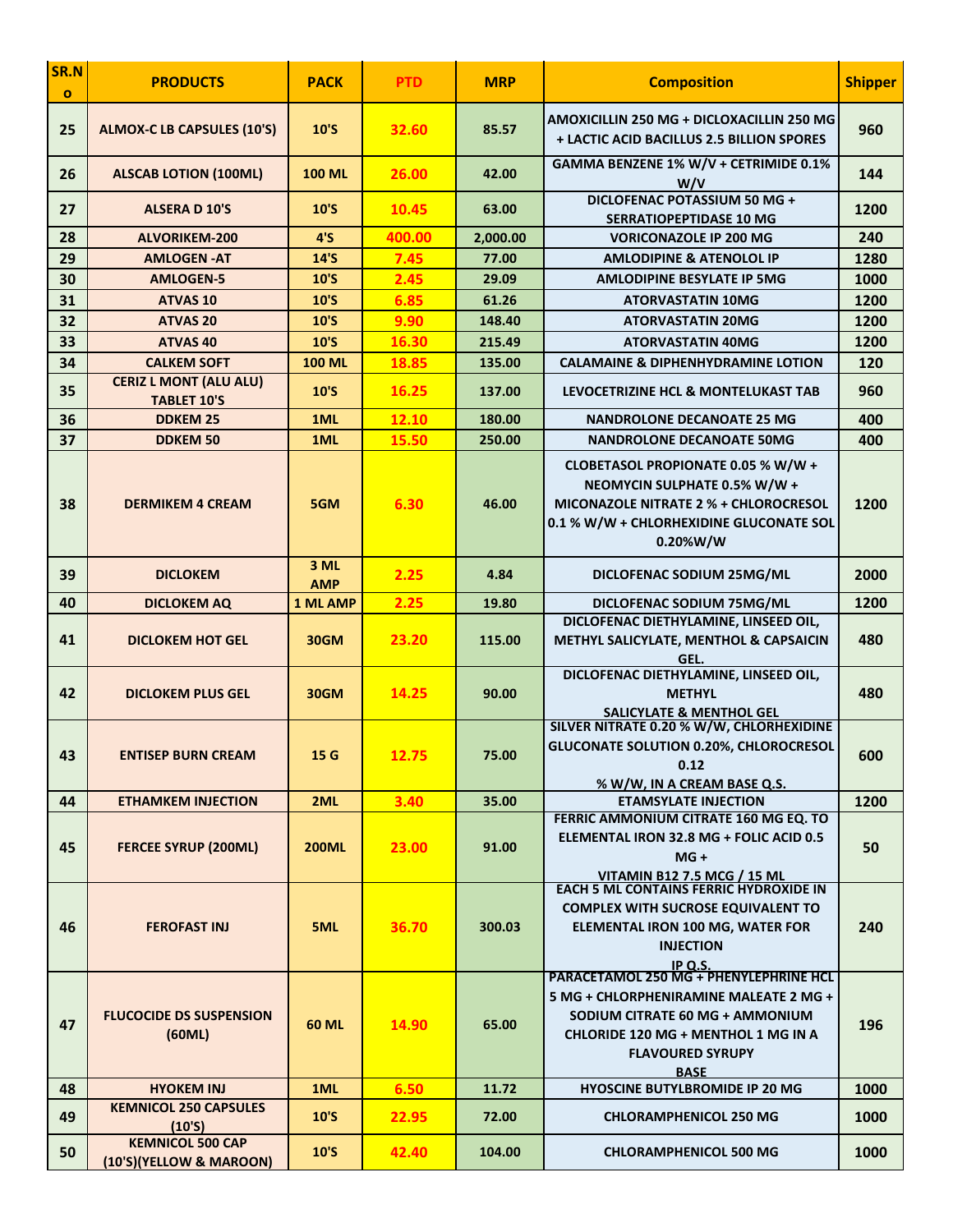| SR.N<br>$\mathbf{o}$ | <b>PRODUCTS</b>                        | <b>PACK</b>             | <b>PTD</b> | <b>MRP</b> | <b>Composition</b>                                                                                                                                                                              | <b>Shipper</b> |
|----------------------|----------------------------------------|-------------------------|------------|------------|-------------------------------------------------------------------------------------------------------------------------------------------------------------------------------------------------|----------------|
| 51                   | <b>KEMNICOL 500 CAPSULES</b><br>(10'S) | 10'S                    | 42.40      | 104.00     | <b>CHLORAMPHENICOL 500 MG</b>                                                                                                                                                                   | 1000           |
| 52                   | <b>KEMONERV OD</b>                     | 2 ML<br>(DISPO<br>PACK) | 11.25      | 80.00      | <b>METHYLCOBALAMIN 1500 MCG+ BENZYL</b><br>ALCOHOL IP 2% V/V (AS PRESERVATIVE)                                                                                                                  | 400            |
| 53                   | <b>KEMONERV PLUS RF</b>                | 2 ML<br>(DISPO<br>PACK) | 11.75      | 93.00      | METHYLCOBALAMIN 1000 MCG + PYRIDOXINE<br><b>HYDROCHLORIDE 100 MG + NICOTINAMIDE 100</b><br><b>MG</b><br>+ BENZYL ALCOHOL IP 2% V/V (AS<br><b>PRESERVATIVE) + WATER FOR INJECTION IP</b><br>O.S. | 400            |
| 54                   | <b>KEMONERV</b>                        | 1 ML<br>(DISPO<br>PACK) | 8.65       | 68.00      | <b>METHYLCOBALAMIN 500 MCG+ BENZYL</b><br>ALCOHOL IP 2% V/V (AS PRESERVATIVE)                                                                                                                   | 400            |
| 55                   | <b>KEMOROSE 10</b>                     | $15'$ S                 | 18.35      | 155.50     | ROSUVASTATIN TABLETS IP 10MG                                                                                                                                                                    | 1000           |
| 56                   | <b>KEMOROSE 20</b>                     | 15'S                    | 27.55      | 316.50     | <b>ROSUVASTATIN TABLETS IP 20MG</b>                                                                                                                                                             | 1000           |
| 57                   | <b>KEMOROSE 40</b>                     | 10'S                    | 31.60      | 305.50     | ROSUVASTATIN TABLETS IP 40MG                                                                                                                                                                    | 1000           |
| 58                   | <b>KEMPOSA SUSPENSION</b>              | <b>105ML</b>            | 8,500.00   | 15,000.00  | POSACONAZOLE 40MG                                                                                                                                                                               | 30             |
| 59                   | <b>KETOKEM CREAM</b>                   | 15 G                    | 14.80      | 85.00      | <b>KETOCONAZOLE CREAM 2%</b>                                                                                                                                                                    | 600            |
| 60                   | <b>KETOROKEM</b>                       | 1ML                     | 4.10       | 30.00      | <b>EACH ML CONTAINS - KETOROLAC</b><br><b>TROMETHAMINE</b><br>30 MG + WFI IP Q.S.                                                                                                               | 1200           |
| 61                   | <b>L-HIST MONT SYRUP (60ML)</b>        | <b>60 ML</b>            | 25.80      | 95.00      | LEVOCETIRIZINE DIHYDROCHLORIDE 2.5 MG +<br><b>MONTLUKAST 4MG /5ML</b>                                                                                                                           | 144            |
| 62                   | <b>LIVO-DS SYRUP 200ML</b>             | <b>200 ML</b>           | 36.95      | 170.00     | <b>AYURVEDIC LIVER TONIC</b>                                                                                                                                                                    | 60             |
| 63                   | <b>LORTADIN 10MG TABLETS (10S)</b>     | 10'S                    | 6.10       | 42.00      | <b>LORATADINE 10 MG</b>                                                                                                                                                                         | 1000           |
| 64                   | <b>METHERKEM</b>                       | 10'S                    | 12.00      | 88.93      | <b>METHYLERGOMETRINE 0.125 MG TAB</b>                                                                                                                                                           | 1800           |
| 65                   | <b>MOBIGOLD</b>                        | 2ML                     | 5.10       | 29.00      | <b>EACH 2ML CONTAINS - PIROXICAM 20 MG</b>                                                                                                                                                      | 1000           |
| 66                   | <b>MOMIKEM CREAM</b>                   | 15 G                    | 11.70      | 65.00      | MOMETASONE FUROATE 0.1% W/W                                                                                                                                                                     | 600            |
| 67                   | <b>NAKUF</b>                           | <b>100 ML</b>           | 19.90      | 108.00     | <b>TERBUTALINE SULPHATE 1.25 MG +</b><br><b>GUAIPHENESIN 50 MG + BROMHEXINE</b><br>HYDROCHLORIDE 4 MG + MENTHOL 2.5MG / 5<br>ML                                                                 | 144            |
| 68                   | <b>NAKUF BLU</b>                       | <b>100 ML</b>           | 20.40      | 110.00     | <b>EACH 5 ML CONTAINS: TERBUTALINE SULPHATE</b><br>IP<br>1.25 MG + GUAIPHENESIN IP 50 MG +<br>AMBROXOL HYDROCHLORIDE IP 30 MG +<br>MENTHOL IP 0.5 MG +<br><b>FLAVOURED SYRUPY BASE Q.S.</b>     | 144            |
| 69                   | <b>NAKUF C</b>                         | <b>120ML</b>            | 42.80      | 115.00     | CODEINE PHOSPHATE 10 MG + CPM 4 MG / 5<br>ML                                                                                                                                                    | 120            |
| 70                   | <b>NAKUF DM</b>                        | <b>100 ML</b>           | 19.35      | 100.00     | <b>CHLORPHENIRAMINE MALEATE 4 MG +</b><br>DEXTROMETHORPHAN HBR 10 MG / 5 ML                                                                                                                     | 144            |
| 71                   | <b>NAKUF DX</b>                        | <b>100 ML</b>           | 20.90      | 86.00      | <b>CHLORPHENIRAMINE MALEATE 2 MG +</b><br><b>DEXTROMETHORPHAN HYDROBROMIDE 15 MG</b><br>+ PHENYLEPHRINE HYDROCHLORIDE 5 MG / 5<br>ML                                                            | 144            |
| 72                   | <b>NAKUF LS +</b>                      | <b>100 ML</b>           | 23.00      | 110.00     | AMBROXOL HCL 30 MG + LEVOSALBUTAMOL 1<br><b>MG</b><br>+ GUAIPHENESIN 50 MG /5 ML                                                                                                                | 144            |
| 73                   | <b>NAKUF MINT</b>                      | <b>100ML</b>            | 17.35      | 115.00     | <b>CETIRIZINE 2.5 MG DEXTROMETHORPHAN HBR</b><br>5<br>MG PHENYLEPHRINE HCL 2.5 MG                                                                                                               | 144            |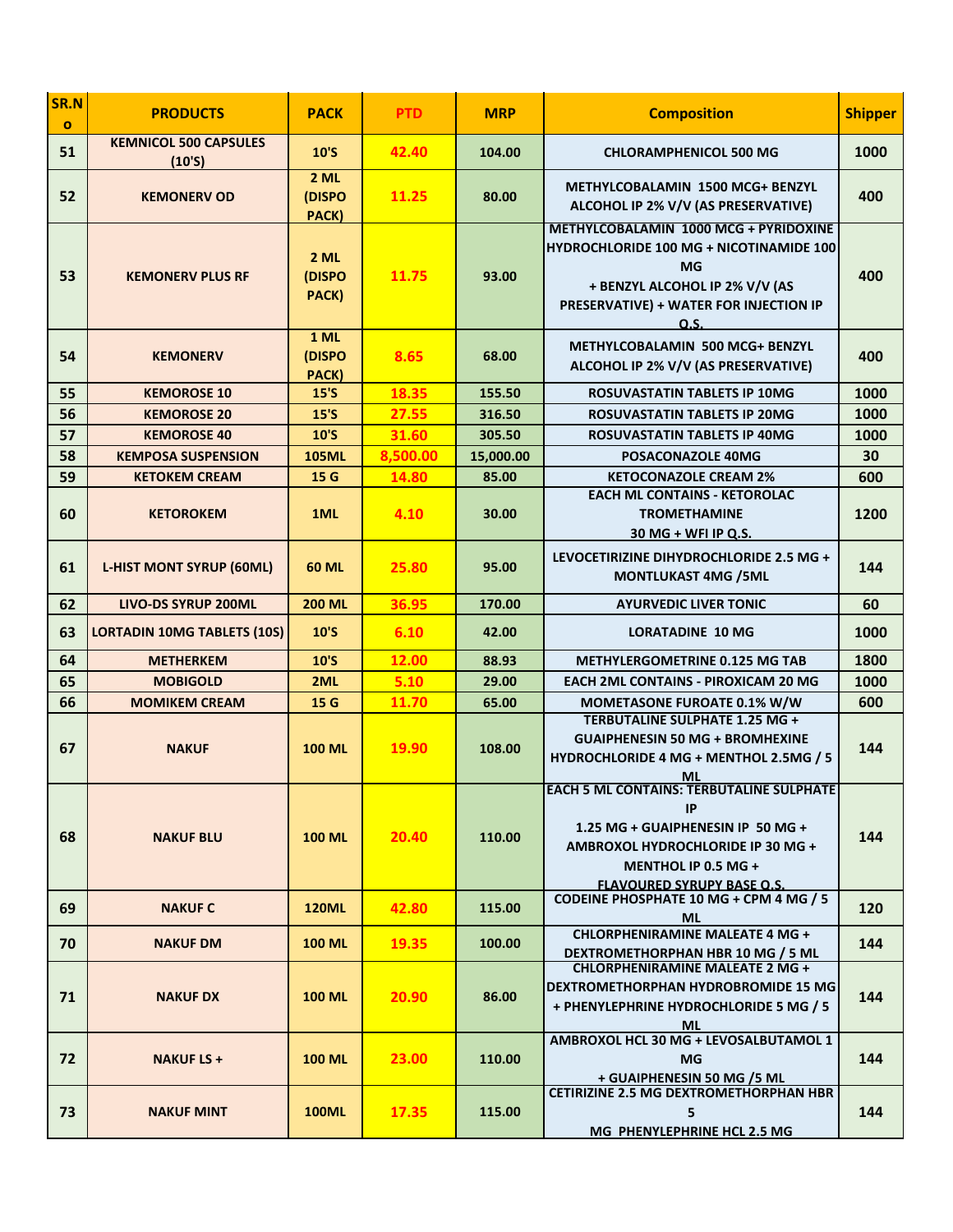| SR.N<br>$\mathbf{o}$ | <b>PRODUCTS</b>                           | <b>PACK</b>               | <b>PTD</b>    | <b>MRP</b>     | <b>Composition</b>                                                                                                                                                                                                                                                                                                                                                                | <b>Shipper</b> |
|----------------------|-------------------------------------------|---------------------------|---------------|----------------|-----------------------------------------------------------------------------------------------------------------------------------------------------------------------------------------------------------------------------------------------------------------------------------------------------------------------------------------------------------------------------------|----------------|
| 74                   | <b>NAKUF TOTAL</b>                        | <b>100ML</b>              | 22.45         | 115.00         | DEXTROMETHORPHAN HBR 10 MG +<br><b>AMBROXOL</b><br>HCL 15 MG + CPM 2 MG + PHENYLEPHRINE 5<br>MG + MENTHOL 1.5 MG                                                                                                                                                                                                                                                                  | 144            |
| 75                   | <b>NAKUF DJUNIOR</b>                      | <b>100 ML</b>             | 19.90         | 99.00          | <b>CHLORPHENIRAMINE MALEATE 2 MG +</b><br>DEXTROMETHORPHAN HYDROBROMIDE 10 MG<br>+ PHENYLEPHRINE HCL 5 MG / 5 ML                                                                                                                                                                                                                                                                  | 144            |
| 76                   | <b>NAKUFDRYL</b>                          | <b>100ML</b>              | 9.40          | 104.00         | DIPHENHYDRAMINE HYDROCHLORIDE 14.08<br>MG + AMMONIUM CHLORIDE 138 MG +<br><b>SODIUM CITRATE</b><br>57.03 MG + MENTHOL 1.14 MG / 5 ML                                                                                                                                                                                                                                              | 144            |
| 77                   | <b>NAKUF-TUSS</b>                         | <b>100 ML</b>             | 39.75         | 121.00         | LEVOCLOPERASTINE (20MG/5ML)                                                                                                                                                                                                                                                                                                                                                       | 100            |
| 78                   | <b>NEW LARA 25</b>                        | 10'S                      | 6.35          | 37.00          | <b>LOSARTAN POTASSIUM 25 MG</b>                                                                                                                                                                                                                                                                                                                                                   | 1200           |
| 79                   | <b>NEW LARA 50</b>                        | 10'S                      | 10.20         | 63.00          | <b>LOSARTAN POTASSIUM 50MG</b>                                                                                                                                                                                                                                                                                                                                                    | 1200           |
| 80                   | <b>NEW LARA H</b>                         | 10'S                      | 12.25         | 110.00         | <b>LOSARTAN 50 MG+ HYDROCHLOROTHIAZIDE</b><br>12.5MG                                                                                                                                                                                                                                                                                                                              | 1200           |
| 81                   | <b>OMEE ENZYME (3 FLAVORS)</b>            | <b>200 ML</b>             | 28.75         | 91.00          | <b>EACH 5 ML CONTAINS: FUNGAL DIASTASE</b><br>(1:800) IP 12.5MG (FUNGAL DIASTASE DERIVED<br><b>FROM ASPERGILLUS ORYZAW DIGESTS NOT</b><br>LESS THAN 10G OF COOKED STARCH) PEPSIN<br>(1:3000) IP 7.5MG (DIGEST NOT LESS THAN<br><b>22.5G OF COAGULATED EGG ALBUMIN)</b><br><b>SORBITOL SOLUTION (70%) (NON-</b><br><b>CRYSTALLISING) IP AND FLAVOURED SYRUPY</b><br><b>RASE OS</b> | 60             |
| 84                   | <b>OMEERAN</b>                            | 2 ML AMP                  | 2.15          | 3.60           | <b>RANITIDINE 25MG/ML</b>                                                                                                                                                                                                                                                                                                                                                         | 1200           |
| 85                   | <b>OMEERAN 150 TAB</b>                    | 30'S                      | 16.50         | 36.96          | RANITIDINE HCL IP 168 MG EQ. TO RANITIDINE<br>150<br>MG, EXCIPIENTS Q.S                                                                                                                                                                                                                                                                                                           | 720            |
| 86                   | <b>OMEPRAZ NOVO (15'S)</b>                | 15'S                      | 8.65          | 41.67          | <b>OMEPRAZOLE 20 MG (AS ENTERIC COATED</b><br><b>PELLETS</b>                                                                                                                                                                                                                                                                                                                      | 1500           |
| 87                   | <b>PARABOOST 120 SUSPENSION</b><br>(60ML) | <b>60 ML</b>              | 10.20         | 35.59          | PARACETAMOL 120 MG/ 5ML                                                                                                                                                                                                                                                                                                                                                           | 196            |
| 88                   | <b>PARABOOST 250 SUSPENSION</b><br>(60ML) | <b>60 ML</b>              | 11.90         | 40.32          | <b>PARACETAMOL 250 MG/ 5ML</b>                                                                                                                                                                                                                                                                                                                                                    | 196            |
| 89                   | <b>PARABOOST DROPS (15 ML)</b>            | <b>15 ML</b>              | 10.20         | 27.04          | PARACETAMOL 100 MG/ ML                                                                                                                                                                                                                                                                                                                                                            | 240            |
| 90                   | PARABOOST-500 TABLETS<br>(10'S)           | 10'S                      | 6.75          | 10.03          | <b>PARACETAMOL 500 MG</b>                                                                                                                                                                                                                                                                                                                                                         | 1800           |
| 91                   | PARABOOST-650 TABLETS<br>(10'S)           | 10'S                      | 9.15          | 20.60          | <b>PARACETAMOL 650 MG</b>                                                                                                                                                                                                                                                                                                                                                         | 1500           |
| 92                   | <b>POVIKEM GARGLE</b>                     | <b>100ML</b>              | 22.45         | 180.00         | <b>POVIDONE-IODINE GARGLE</b>                                                                                                                                                                                                                                                                                                                                                     | 100            |
| 93                   | <b>POVIKEM POWDER</b>                     | <b>10 GM</b>              | 8.35          | 65.00          | POVIDONE-IODINE POWDER 5% W/W                                                                                                                                                                                                                                                                                                                                                     | 720            |
| 94                   | <b>POVIKEM SCRUB</b>                      | <b>500 ML</b>             | 142.80        | 431.20         | POVIDONE-IODINE IP 7.5%                                                                                                                                                                                                                                                                                                                                                           | 25             |
| 95                   | <b>POVIKEM-OZ</b>                         | 15GM                      | 12.20         | 85.00          | POVIDONE-IODINE & ORNIDAZOLE OINTMENT                                                                                                                                                                                                                                                                                                                                             | 600            |
| 96                   | <b>PREDNIKEM - 16 TAB</b>                 | 10'S                      | 42.00         | 100.13         | <b>METHYLPREDNISOLONE IP 16MG</b>                                                                                                                                                                                                                                                                                                                                                 | 1000           |
| 97                   | <b>PREDNIKEM - 4 TAB</b>                  | 10'S                      | 13.25         | 47.00          | <b>METHYLPREDNISOLONE IP 4MG</b>                                                                                                                                                                                                                                                                                                                                                  | 1000           |
| 98                   | <b>PREDNIKEM - 8 TAB</b>                  | 10'S                      | 23.00         | 57.23          | <b>METHYLPREDNISOLONE IP 8MG</b>                                                                                                                                                                                                                                                                                                                                                  | 1000           |
| 99                   | <b>PREDNIKEM 125 MG</b>                   | <b>VIAL</b>               | 80.00         | 360.00         | <b>METHYLPREDNISOLONE IP 125MG</b>                                                                                                                                                                                                                                                                                                                                                | 200            |
| 100                  | <b>PREDNIKEM 40 MG</b><br><b>PYRICOOL</b> | <b>VIAL</b>               | 34.00<br>3.15 | 60.58          | <b>METHYLPREDNISOLONE IP 40MG</b><br>PARACETAMOL 150MG/ML                                                                                                                                                                                                                                                                                                                         | 200<br>1000    |
| 101<br>102           | <b>QMAX IV INFUSION (100ML)</b>           | 2 ML AMP<br><b>100 ML</b> | 14.00         | 7.17<br>154.00 | OFLOXACIN 200 MG / 100 ML                                                                                                                                                                                                                                                                                                                                                         | 100            |
| 103                  | <b>RIVATRUST-10</b>                       | $14'$ S                   | 25.00         | 150.00         | <b>EACH FILM COATED TABLET CONTAINS:</b><br>RIVAROXABAN 10MG                                                                                                                                                                                                                                                                                                                      | 240            |